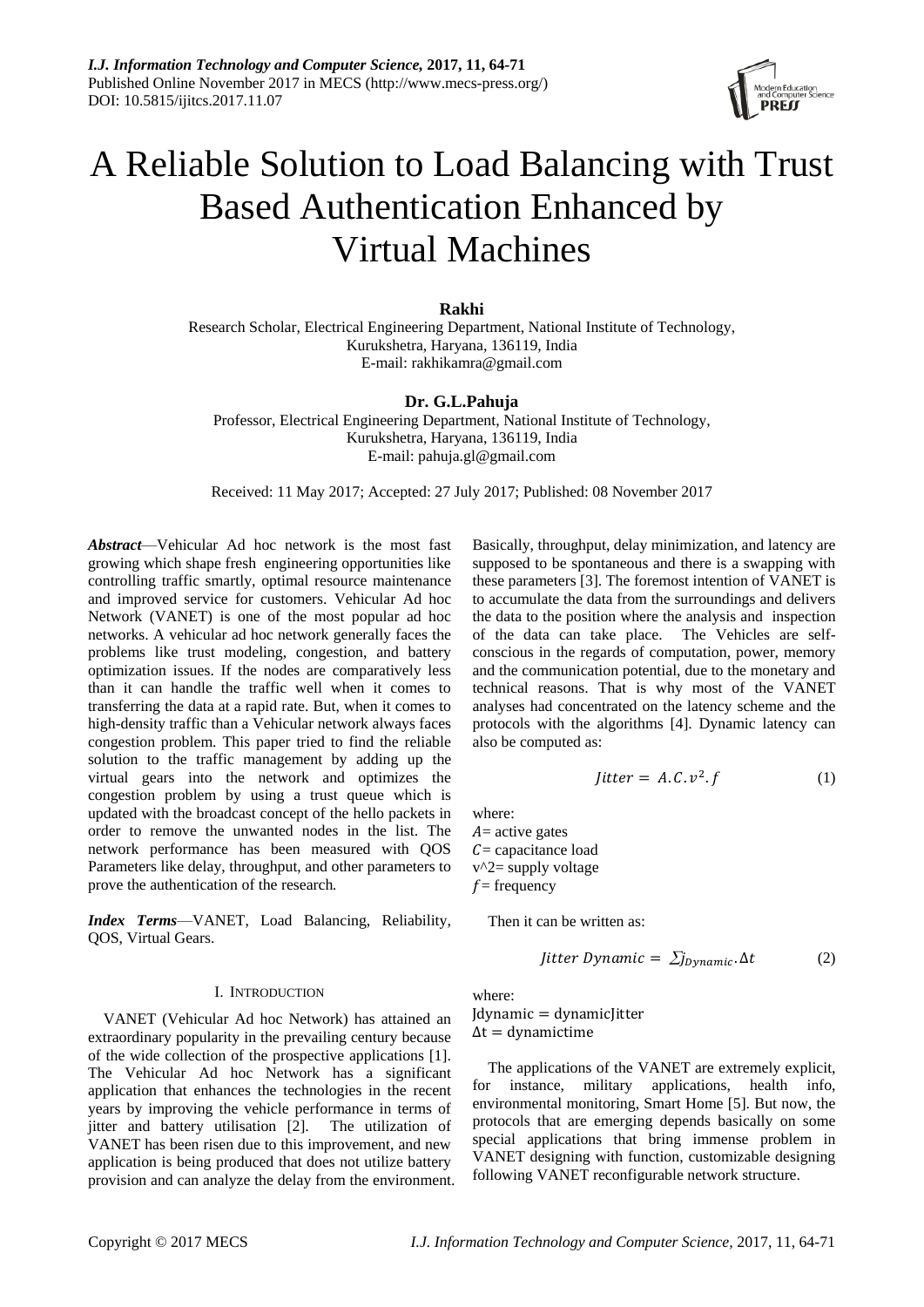Monitoring System



Fig.1. Vehicular Adhoc Network

VANET possesses moving devices, known as vehicles are positioned in a particular pattern and area [6]. They can interact with each other through the transmission of the data as depicted in fig. 1. This network has "Base station" where the collected data is broadcasted [7]. The Base Station is further connected to the device that observes the entire system that can be a server/mainframe. This development has not only created an innovative prospect, but also raised number of challenges for the investigations in the sensor vehicles such as to support multi-hop communication when the constraint is being set up in radio operation for conserving the power, challenges in geographic routing, monitoring and preservation of dynamic, resource limited systems with the clarification of the challenge [8].

VANET comprises the power management as a necessary standard. A VANET can be very small consisting of 10 vehicles or it can be very big consisting of hundreds/ thousands vehicles (Large geographical monitoring). In the real time industry, the sensor readings may face failure or drop or a very long latency due to congestion [9]. This paper has attempted to solve the following problems in VANET which are:

- Reliability
- Congestion
- Packet Delivery on Timely fashion.

## II. RELATED WORK

Virtual machines are considered as an approach which is employed to reduce that load on the network. There are number of solutions proposed by the researchers in the past regarding the load balancing by using virtual machines. Each solution has its different results as compared to other solutions. Each researcher has adopted a different technique in order to reduce the load. Some of the studies related to this are presented below:

Deepa Das et al, [1], attempted to calculate the performance of cognitive radio in VANET through the describe metrics taking into account the spatial correlation in the decisions taken by vehicular secondary users which are local to network in the existence of primary user emulation attack. With the proposed algorithm the energy efficiency has been maximized as the vehicular secondary users were allocated proper power allocation. This proposed algorithm was based on the genetic algorithm under a constraint of power control which helps in restricting the negative impact of the attacker. The energy efficiency (EE) maximisation problem was resolved by the parametric transformation which is dependent on the Dinkelbach method and the second problem of nonconvex constraint was solved by making use of adaptive methods or algorithms. The results showed that EE was improved by including the constraint as power control.

Xinming Zhang et al,[2] proposed an abiding geo-cast protocol that is based on the carrier sets. The uncovered vehicles which were passing by the destination region can have abiding messaged from the nearby vehicles at onehop delivery. This process avoid a lot of overhead which is produced by multi-hop broadcast. Hence, the receiving probability was enhanced through this whole network. The results showed the efficiency and reliability of the network.

Yu Wang et al,[3] proposed an analytical model to analyze the connection within the average delay while presenting road condition information and the gap among two neighbour RSUs that are stationed beside the road in a beeline expressway situation. The vehicle speed, vehicle density, likelihood of an incident, and the distance between two RSUs are the factors that are taken into consideration by the proposed model. The effectiveness of the model can be verified from the simulation results. If the delay confinement of the time-determined purposes, then this model can be adopted to predict the average gap permitted within the two neighbour RSUs, which further provides a reference for the stationing of the RSUs in before-mentioned situations.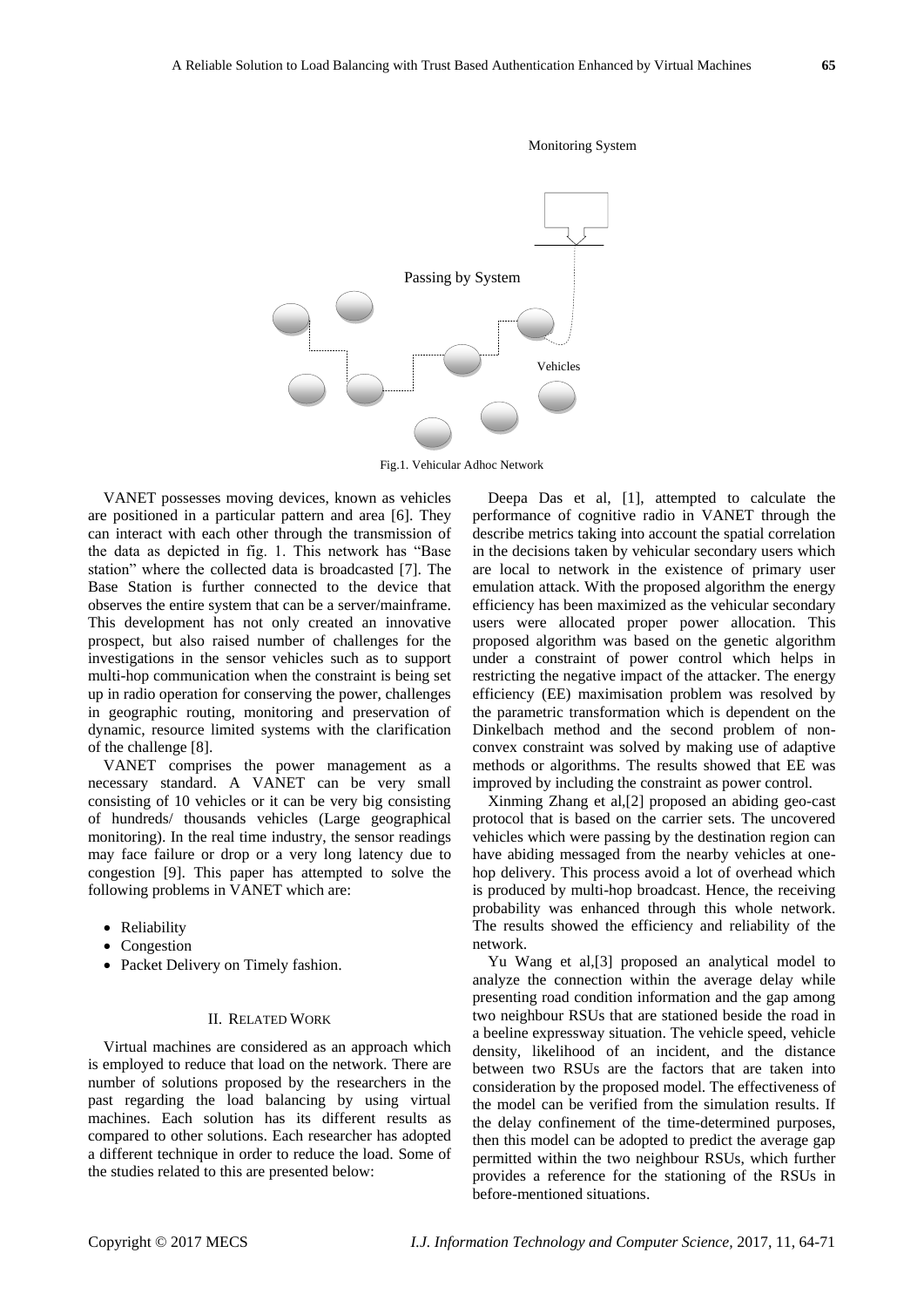#### III. SIMULATION MODEL

The proposed algorithm is divided into four parts:

- *A. Setting up the network*
- *B. Broadcast*
- *C. Development of trust Model*
- *D. Load Balancing*

A network is setup having the following parameters:

Table 1. Network Parameters

| Network width      | 1000 m                        |  |
|--------------------|-------------------------------|--|
| Network height     | $1000 \text{ m}$              |  |
| Vehicles           | 50, 100, 200                  |  |
| Coverage Length    | 20 % of width                 |  |
| Coverage Parameter | Distance Between the vehicles |  |
| Delay Model [14]   | Random Delay Model            |  |

## *A. Setting up the network*

The set-up phase consists of three different vehicle counts: 50,100 and 200. All the wireless sensor vehicles have been deployed randomly [10]. To maintain uncertainty into the network, the delayvehicle has been provided with random values of delay, battery units and consumption unit. Now, as in real-time scenario, it is apparent that some of the vehicles will be in sleep state due to:

- Power management mode
- Critical due to battery issues
- Dead due to environment conditions

The active and sleep states have been designed as follows:

Active-Sleep state of the vehicles // description: input; Function act [f]=Activesleep(n) n=total vehicles

For i=1:n output:K=round(rand) f: state of the vehicle [active or sleep] f[i]= "sleep"; else f[i]= "Active" endif

Now, the vehicles will be deployed in the network with random locations to maintain the uncertainty in the network.There would be source and destination which would be involved in the data packet communication. A path is required through which the data packets would be transferred. If a situation is considered when the data has to be transferred for the first time and no vehicle is involved in any communication previously. In such a situation, it is very difficult to choose a path which is secure and fits in the budget.

## *B. Broadcast*

To resolve the problem occurred at stage 1, the proposed algorithm uses the concept of broadcast when the communication link is broken or there is no communication link [11].

In figure 2, Vehicle A wants to transfer the data to the Vehicle B, but the information cache of A is empty. UN denotes unknown vehicle and hence, "A" cannot directly send the data to unknown vehicle. Here, as per the algorithm, there is no channel of communication. Vehicle A will broadcast the requirements and will transfer a Welcome Packet(WP) into the network. If it receives any acknowledgement within a time frame  $t_{wait}$ , then it follows method A else it follows method B as explained below.



Fig.2. The first communication situation

Method A: List up all the responders and calculate the delay with the help of radio delay model [RDM]. As per RDM,choose the least delay consuming vehicleand transfer the data through that vehicle.



Fig.3. Coverage Set calculation

Method B: Find the coverage set of the current transmitting vehicle and choose any element in the coverage set. Store the element into the cache memory and proceed till the destination is not attained. For the next iteration, it again start from method A.

The mathematical description of both method A and B is as follows: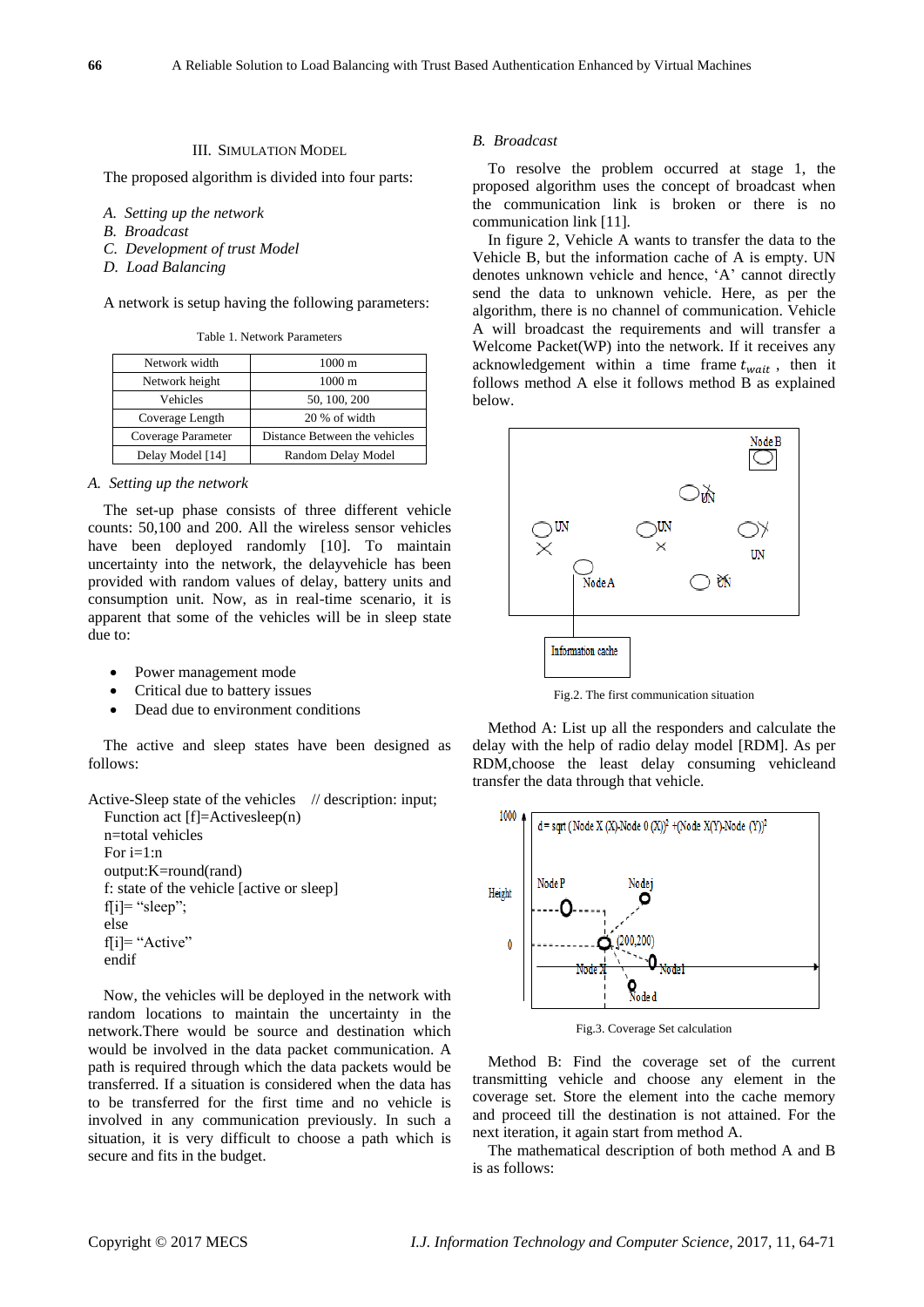# Method A

 $T_N$  = Transmitting vehicle:  $T_n$ . broadcast ("hello") = true;  $R_{sq}$  = Response queue Wait for a time frame of  $t_{wait}$ Rqcounter=0; If response.positive==true Rsq [rqcounter]=Responder.Address Rqcounter=rqcounter+1; Endif If request>0 Initialize REM  $T_{XS}$  Transmitting Delay consumption in Joules of the current sender  $R_{XS=}$  ReceivingDelay consumption For each  $n_d$  in the  $r_{sq}$ Find min( $T_{\text{YS}} + R_{\text{YS}}$ ); Add min\_vehicle\_id to pathlist (); Continue making path length till the destination is not attained; End for

End if

# Method B

Let  $\lambda$  be the coverage distance of any vehicle  $\lambda$  = width \* 25/100; Co\_list= $[ ]$ ; cov\_dist = $[ ]$ ; For each  $n_d$  in vehiclelist  $x_i = xloc (n_d);$  // finding the xlocation of the vehicle  $y_i =$  yloc ( $n_d$ ); // finding the ylocation of the vehicle; Covcount=0; For each  $n_i$  in the vehicle list If  $n_d = n_i$  // if both the vehicles are not same  $x_p = xloc (n_i);$  $y_p =$  yloc  $(n_i)$ ;  $d = \text{sqrt}((x_i - x_p)^2 + (y_i - y_p)^2)$ if  $d \leq \lambda$  $cov\_list [n_d, covcount] = n_i$ ;  $cov\_dist [n_d, covcount] = d;$ covcount=covcount+1; end if end for end for Cov list  $=$  [Vehicle d, Vehicle p, Vehicle j, Vehicle l]-Vehicle x  $Cov\_dist = [220, 240, 250, 245]$ ;

Now X will transfer the data to the vehicle which is nearest to Vehicle X that is Vehicle d. Furtheron, Vehicle d will follow the same procedure as that of vehicle X. the chain will continue till the destination is not attained. Method B will be followed only when the broadcast response list is empty.

# *C. The Trust Model*

Wireless network faces latency and load balancing problem due to absence of a trust model.The network has to select the path every time to transmit the packet data. In this procedure, the network has to look for available vehicles without considering the fact that whether the vehicles would be trustworthy or not. The search and solution process consumes a lot of time and delay, thus, increases the battery consumption if the data packet not delivered properly. To avoid such delay in addition to the broadcast concept a trust model is proposed. The key aspects of the trust model are as follows [12]:

- *a.* If a vehicle X delivers a packet successfully between source S, and destination D,then the proposed algorithm put the vehicle into the trust list for the path P(S, D). The vehicle remains in the trust list as long as it does not start consuming delay more than ∆E for the packet transfer.
- *b.* The proposed architecture in world involve a monitor system deployed into the network to check the following specification:
	- $\bullet$  If the vehicle X is changing its position from the co-ordinates  $(Xx, Yy)$  to  $(X \bar{x}, Y \bar{y})$ , but still remains in the coverage set of transferring vehicle as per method B.
	- If the vehicle X is consuming delay less than ∆Eor not is deleted from the trust list.

## *D. The load balancing algorithm*

The mathematical description of the VM creation and sharing of load are as follows [14]:

VM Creation algorithm

| VM_N=function create                                                                        |                               | VM(Node_Id,      |
|---------------------------------------------------------------------------------------------|-------------------------------|------------------|
| Node_E,NSink_space,VM_list_N,VM_req <pcount,node_< td=""><td></td><td></td></pcount,node_<> |                               |                  |
| prop)                                                                                       |                               |                  |
| // Input Parameters                                                                         | Node_Id: Node at which VM     |                  |
| has to be constructed                                                                       |                               |                  |
| // Node_E                                                                                   | Available                     | Energy at<br>the |
| physical node                                                                               |                               |                  |
| // N_Sink_Space                                                                             | Space available in nodes      |                  |
| personal sink                                                                               |                               |                  |
| // VM_List_N                                                                                | It is an array which contains |                  |
| the list of VMs which the physical node contains. If the                                    |                               |                  |
| permittable VM count is already attained then the VM                                        |                               |                  |
| cannot be created                                                                           |                               |                  |
| $//$ P count                                                                                | Permittable count of VMs at   |                  |
| physical machine                                                                            |                               |                  |
| // VM_req                                                                                   | VM requirements list          |                  |
| If (VM_req [e_required]<(Node_E_10)                                                         |                               |                  |
| If (Nsink_space>VM_req[s_required])                                                         |                               |                  |
| If (VM_List_N.count <pcount)< td=""><td></td><td></td></pcount)<>                           |                               |                  |
| Add_VM_to_VM_List (VM_Id,VM_req,Node_Id,VM_list,                                            |                               |                  |
| node_prop);                                                                                 |                               |                  |
| End if                                                                                      |                               |                  |
| End if                                                                                      |                               |                  |
| End if                                                                                      |                               |                  |
| End function                                                                                |                               |                  |
| Function                                                                                    |                               | Add_VM           |

\_to\_VM\_List(VM\_Id,VM\_req,VM\_Id,VM\_list)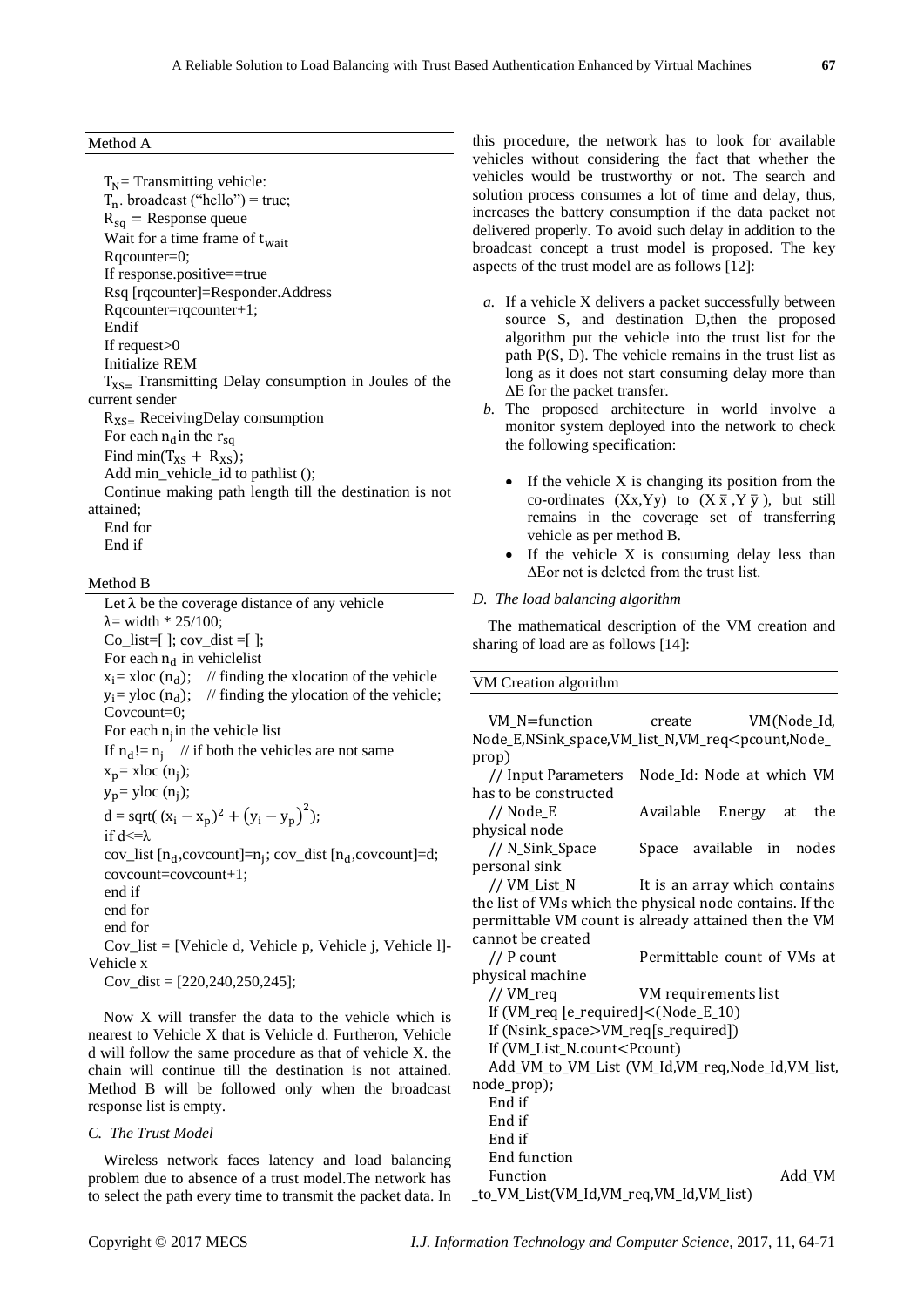Count=VM\_List[count]; //total member of VMs already in VMlist

VM\_List[count+1] =VM\_Id;

VM\_List[VM\_memory\_taken]=VM\_req[VM\_Id.memo ry];

Node\_prop[memory]=Node\_prop[Memory]- VM\_req[Memory];

Reduce the physical node memory upto the memory taken by VM\_memory

Node\_prop[totalspace]=Node\_prop[totalspace]- VM\_space;

Endfunction

As soon as the VM will be considered, the memory and the space occupied by the VM will be reduced from the physical memory.

The Mathematical representation of VM algorithms in reference to Anton et.al [13], has been shown below;

# Algorithm 1: Modified Best Fit Decreasing (MBFD)

Input\_In: hostList, vmList;Output\_Op: allocation of VMs where  $HL=$  Host list,  $VL=$  VM List and  $ML=$ Migration list  $VL \rightarrow$  decreasing\_utilization\_sort For each VM  $\rightarrow$ VL Find Minimum\_power $\rightarrow$ maximum Allocation of Host $\rightarrow$ NULL (0) For each Host  $\rightarrow$  HL Do,  $Host = max$  resources Find Power $\rightarrow$  (Host, VM) Power <min\_power allocated\_Host->host min\_Power->power ifallocated\_Hos $\not=$  NULL (0) RETURN Minimization of Migration (MM) Input: HL Output: ML, where HL= Host list, VL= VM List and ML= Migration list For each Host  $\rightarrow$  HL For each VM  $\rightarrow$ VL VL $\rightarrow$  decreasing\_utilization\_sort hUtil→h.getUtil() Find best HL For each VM  $\rightarrow$ VL if VL>HL− THRESH\_UP then t←VL− HL+ THRESH\_UP if t <br/>best HL then Best util fn. $\rightarrow$ t bestFit VM $\rightarrow$ vm else best Fit VM-ym break RMOVE best Fit VM GET Migration List RETURN ML

#### *Node Substitute Solution*

Increasing number of nodes will support a substitute methodology in the proposed work. When number of node increases, in case of failure the network will have more number of options to choose and to select transferring node rapidly [14]. This will support the improvement of the battery life as the search space will be reduced[15]

#### IV. SIMULATION RESULTS

For the design of this approach, broadcasting method is being considered for quality of service (QoS) parametersparameters. The main goal of the proposed algorithm is to have the minimum energy consumption and optimum QOS parameters. There are different simulation parameters used by distinct authors to propose their theory in balancing the load in the network by using the virtual machine (VMs). The main purpose of the parameters are to evaluate the results of the algorithm or technique proposed in a way that the values can be defined in the graphical or mathematical way to prove our point of accuracy of the algorithm then the earlier proposed techniques.

The various simulation parameters used in the research are: Throughput, energy, Delay and collisions. The numbers of nodes used are 50, 100 and 150 in 1000\* 1000 networks. The detailed simulation parameters are shown in Table 2:

| Number of nodes | 50, 100, 150 |
|-----------------|--------------|
| Network length  | 1000m        |
| Network Width   | 1000m        |
| Source node     | 20           |
| No. of rounds   |              |



Fig.4. Throughput with 50, 100 and 150 nodes with broadcasting

In the figure 4, the graphical representation of the throughput of the network with the variant nodes i.e. 50, 100 and 150 is described.The table 3, depicts the static value of the maximum and the minimum throughput attained by the broadcasting algorithm. The maximum throughput attained by broadcasting algorithm is 87.46,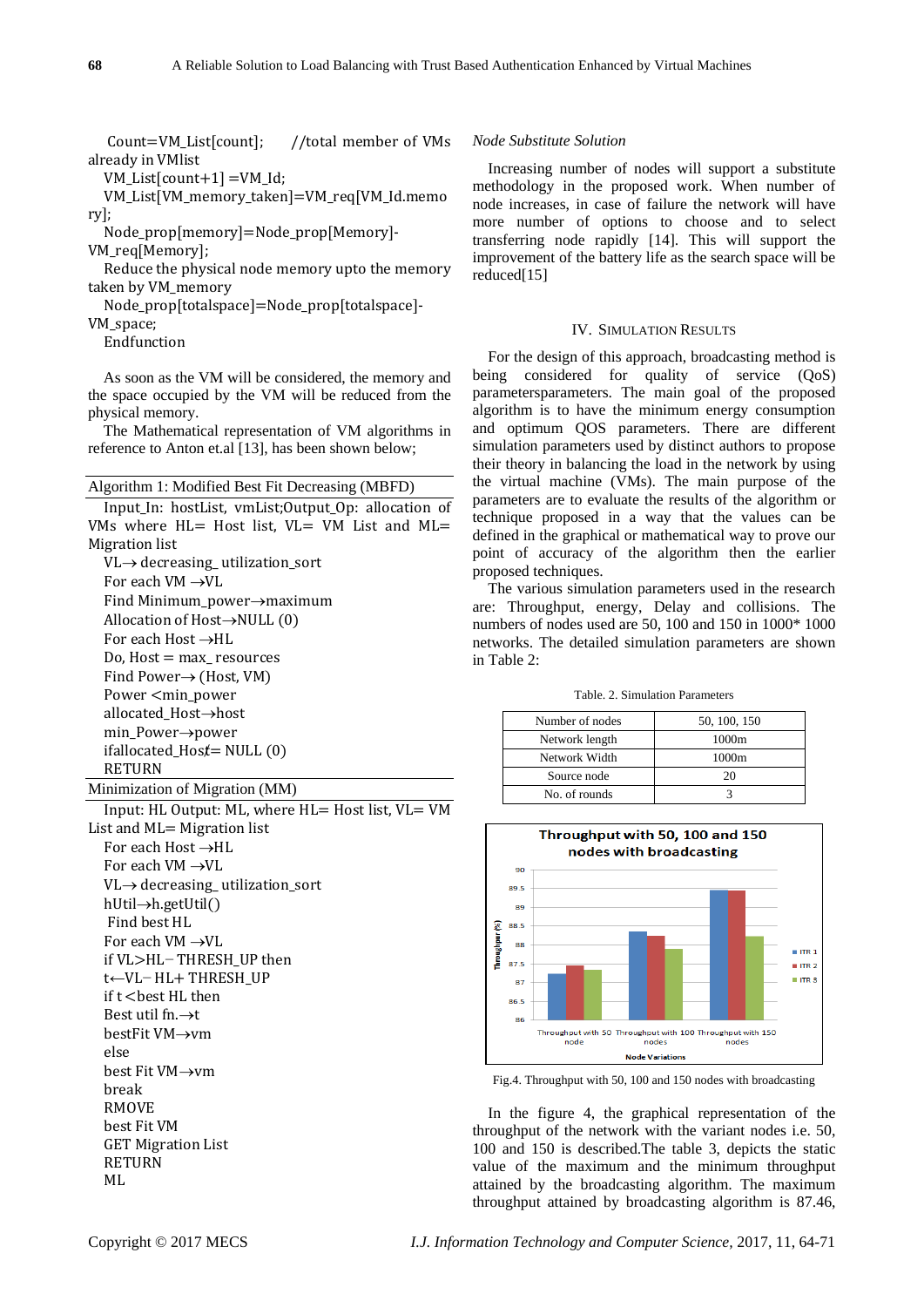whereas the minimum throughput is 87.23 measured for 50 nodes. Similarly, the maximum throughput attained by broadcasting algorithm is 88.34, whereas the minimum throughput is 87.89 for 100 nodes and the maximum throughput attained by broadcasting algorithm is 89.45, whereas the minimum throughput is 88.22 for 150 nodes. Throughput must be high for the good working algorithm and in the proposed work the average throughput is 88.17. A high throughput reflects the good performance of the proposed technique.

Table 3.Throughput with broadcasting

| No. of<br>Iterations | Throughput<br>With 50<br><b>Nodes</b> | Throughput<br>With 100<br><b>Nodes</b> | Throughput<br>With 150<br><b>Nodes</b> |
|----------------------|---------------------------------------|----------------------------------------|----------------------------------------|
|                      | 87.23                                 | 88.34                                  | 89.45                                  |
|                      | 87.46                                 | 88.23                                  | 89.43                                  |
|                      | 87.34                                 | 87.89                                  | 88.22                                  |









Figure 5(a), shows that vehicle  $X \bar{x}$  has vehicle to different position but still coverable by Vehicle X*x*, in this case Vehicle  $X\bar{x}$  will remain into the trust list as per the trust model. In Figure 5(b), the Vehicle  $X\bar{x}$  move to a new position and it is now it"s out of the coverage area of Vehicle Xx in such a scenario it will be deleted from the trust list.

Insertion into the trust list Function create trust list  $=$  new function  $()$ If(Packet .transferred == true) If (E.transfer< ∆E)

 $Trustlist(trustcount,1) = Sid$ Trustlist(trustcount,2)= Did  $Trustlist(trustcount,3) = Xid$  $trustcount = trustcount + 1$ End if End if

## Deletion from the trust list

|   | Function deletefromtrustlist = new function( $\text{Sid}, \text{Did}, \text{Xid}$ ) |                               |  |  |  |    |
|---|-------------------------------------------------------------------------------------|-------------------------------|--|--|--|----|
| K |                                                                                     | $find((trustlist(:,3)==Xid))$ |  |  |  | && |
|   | find((trustlist(:,2)==Did)&&(trustlist(:,1)==Sid))                                  |                               |  |  |  |    |
|   | If !isempty(k) $//$ Searching that whether there is any                             |                               |  |  |  |    |
|   | trust connection between the Sid, Did and Xid. If the                               |                               |  |  |  |    |
|   | search result is not empty then it means that there exists a                        |                               |  |  |  |    |
|   | trust connected which has to be deleted as the trust                                |                               |  |  |  |    |
|   | condition is violated.                                                              |                               |  |  |  |    |

|  | The Monitoring algorithm |  |
|--|--------------------------|--|
|  |                          |  |

Function monitorvehicles = new function(Xloc,Yloc,Vehicles,Transmitting,Sources,Destin ation) Watch\_timer();

Foreachnd in Transmitting Sources

If isactive $\left(\frac{nd}{l}\right)$  if the transmitting vehicle is active or ready to transfer the data

tn=find(trustlist(:,1)==nd);

// find all the vehicles which are present into the trustlist connected to the transmitting vehicle.

For  $i = 1$ :numel(tn)// if there exists any trust connection with that source

 $Kp = find(trustlist(tn[i].Id),2);$ 

If  $Kp =$  Destination//if this trust connection has same destination as in the calling function

 $Scr = \frac{tn[1][1].Id}{;}$ 

 $Dcr = \text{tn}[1][2].Id;$ 

Active Connection[account]= ConnectionId

 $account = account +1;$ 

 $Xcr = \text{tn}[1][3].\text{Id};$ 

End if //finding all the active connections with the existing source and destination

End for

For  $s = 1$ : account

If(connecting.Vehicle.displacement == true)

Valid  $= 0$ ;

Valid = check coverage of current transmitting source:

Valid $2 = 0$ ; If (valid ==  $\Delta$ )

Valid2 = check( $\Delta E$ ) End if End if

If (valid1==0  $\parallel$  valid2 == 0) Deletefromtrustlist(Scr,Dcr,Xcr); End if;

End for;

End if

End function;

With the implementation of the trust model, the proposed algorithm has assured that the network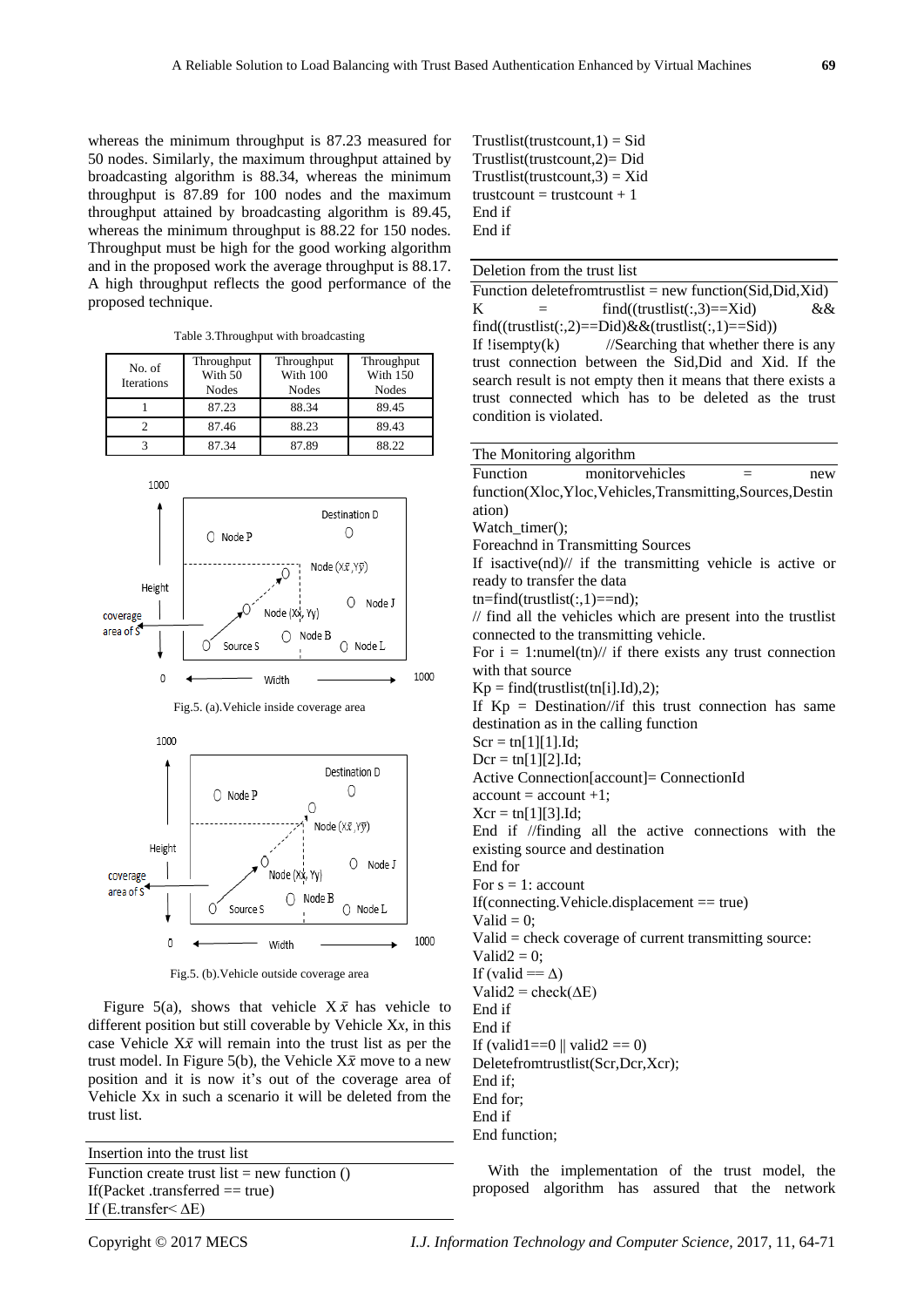consumes least amount of delay. The performance of the system is enhanced as their will be guaranteed reduction in the delay, so the throughput of the network will be high. The network may also suffer from heavy load as the virtual machines are occupied by many tasks or jobs at one time. The proposed algorithm adds a load balancing mechanism which utilizes the concept of virtual machines to share and reduce the load on the network. The load is shared among the working virtual machine on the network to lessen the congestion of jobs on the network.



Fig.6. Delay with 50, 100 and 150 nodes with broadcasting

|  |  | Table 4. Delay with proadcasting |  |
|--|--|----------------------------------|--|
|  |  |                                  |  |

 $T = T + T + T$ 

| No. of<br>Iterations | Delay with<br>50 node | Delay with<br>100 nodes | Delay with<br>150 nodes |
|----------------------|-----------------------|-------------------------|-------------------------|
|                      | 2.76                  | 2.57                    | 2.40                    |
|                      | 2.81                  | 2.32                    | 2.11                    |
|                      | 3.02                  | 2.75                    | 2.45                    |

The above figure 6 represents the delay in millisecondsduring simulation with variant nodes i.e. 50, 100 and 150. Further the table 4 describes the average delay in the variant nodes in the network. Average delay in broadcasting protocol is 2.86 ms for 50 nodes. An average delay decreases have been recorded during simulation with 100 nodes and value is 2.54 ms and the average delay through broadcasting protocol is 2.32 ms for 150 nodes. Form the above observations; the delay slightly decreases with increase in number of nodes with broadcasting. It shows that as we increase the number of nodes in the network the delay is declined.



Fig.7. Collision with 50, 100 and 150 nodes with broadcasting

Table 5. Collision with broadcasting

| No. of<br>Iterations | Collision<br>with 50 node | Collision<br>with $100$<br>nodes | Collision<br>with $150$<br>nodes |
|----------------------|---------------------------|----------------------------------|----------------------------------|
|                      | 0.56                      | 0.46                             | 0.45                             |
|                      | 0.52                      | 0.43                             | 0.41                             |
|                      | 0.51                      | 0.49                             | 0.43                             |

Duplicate MACs doesn"t cause collisions. Collisions are the result of race condition i.e. transmission race between data packets from source to destination. From proposed method the figure 7 depicts, the Mac collisions for 50 nodes has found to be min.  $= 0.51$  and max $= 0.56$ . Similarly, Mac collisions for 100 nodes has found to be  $min = 0.43$  and  $max = 0.49$  and for 150 nodes has found to be min.  $= 0.41$  and max $= 0.45$ . It has been observed that the probability of collision is decreased with the increase in the number of iterations and number of nodes.

Battery charge with 50, 100 and 150 nodes with broadcasting



Fig.8. Battery charge with 50, 100 and 150 nodes with broadcasting

Table 6. Battery with broadcasting

| No. of<br><b>Iterations</b> | <b>Battery</b><br>charge with<br>50 node | <b>Battery</b><br>charge with<br>100 nodes | <b>Battery</b><br>charge with<br>150 nodes |
|-----------------------------|------------------------------------------|--------------------------------------------|--------------------------------------------|
|                             | 6065                                     | 6040                                       | 6025                                       |
|                             | 6130                                     | 6087                                       | 6043                                       |
|                             | 6280                                     | 6170                                       |                                            |

Battery life is a measure of battery performance and prolonged existence, which can be enumerated in several ways. It is measured using percentage in proposed work. From result simulations, the battery life has found to be  $\cong$ 6103 for 3 rounds and for 50, 100 and 150 nodes. From the above observations; the battery life slightly decreases with the increase in number of nodes with broadcasting.

#### V. CONCLUSION

In recent years, the various number of VANET based real applications have been increased rapidly. In real time environment, basically, some features are required i.e. high throughput, less energy consumption, reduced delay, high network lifetime and a decent battery lifespan. The proposed research work has tried to optimize the lifetime and reliability by introducing the concept of broadcast and